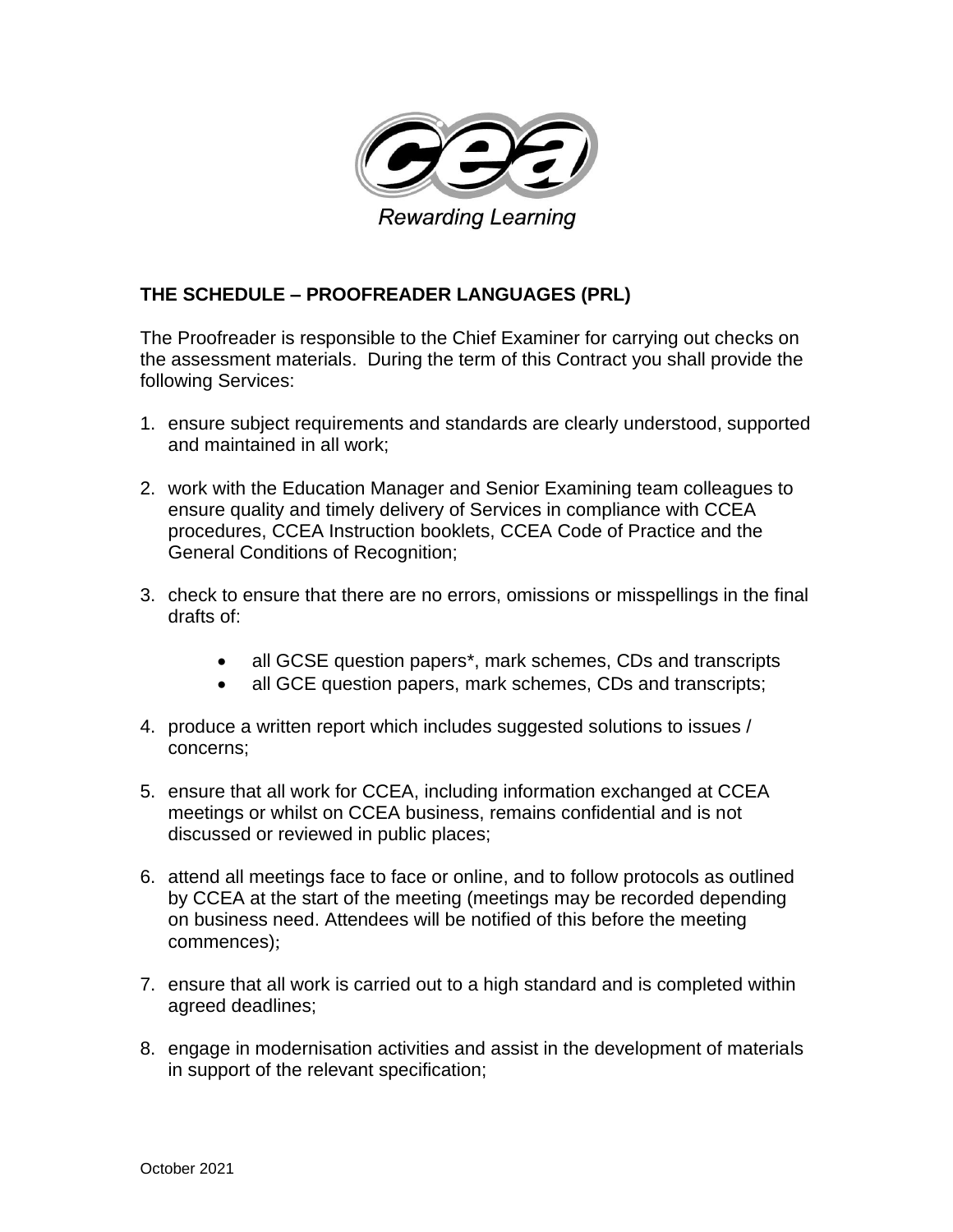- 9. engage in contract performance management with the Education Manager;
- 10.support CCEA as directed with its strategic modernisation programme for examinations and assessments. This can include but is not limited to: reviewing and testing new technologies and processes, participating in pilot projects and providing detailed feedback to improve learning and development;
- 11.perform any other services such as CCEA may reasonably require in respect of/relevant to the development of examinations.

## **NUMBER OF DAYS REQUIRED**

There are no specific days of the week in which the Supplier is required to carry out the Services. Work must be carried out in the Suppliers own time, and will be dependent on the number of question papers allocated.

## **CONFIDENTIALITY AND PROFESSIONAL INTEGRITY**

Please note that all examiners who are contracted to provide services for CCEA are required to maintain the confidentiality of assessment materials as described in Condition G4 of the General Conditions of Recognition – Maintaining Confidentiality of assessment materials. The General Conditions of Recognition state that:

*G4.1 Where confidentiality in –*

- *(a) the contents of assessment materials, or*
- *(b) information about the assessment,*

*is required in order to ensure that a qualification which an awarding organisation makes available, or proposes to make available, reflects an accurate measure of attainment, the awarding organisation must take all reasonable steps to ensure that such confidentiality is maintained.* 

*G4.2 In particular, an awarding organisation must take all reasonable steps to ensure that such confidentiality is maintained where it (or any person connected to it) provides training or training materials in relation to a qualification.* 

*G4.3 An awarding organisation must take all reasonable steps to ensure that no person connected to it, or previously connected to it, offers to disclose information about any assessment or the content of any assessment materials where that information is (or is said or implied to be) confidential.* 

*G4.4 Where any breach of such confidentiality (including through the loss or theft of assessment materials) is either suspected by an awarding organisation or*